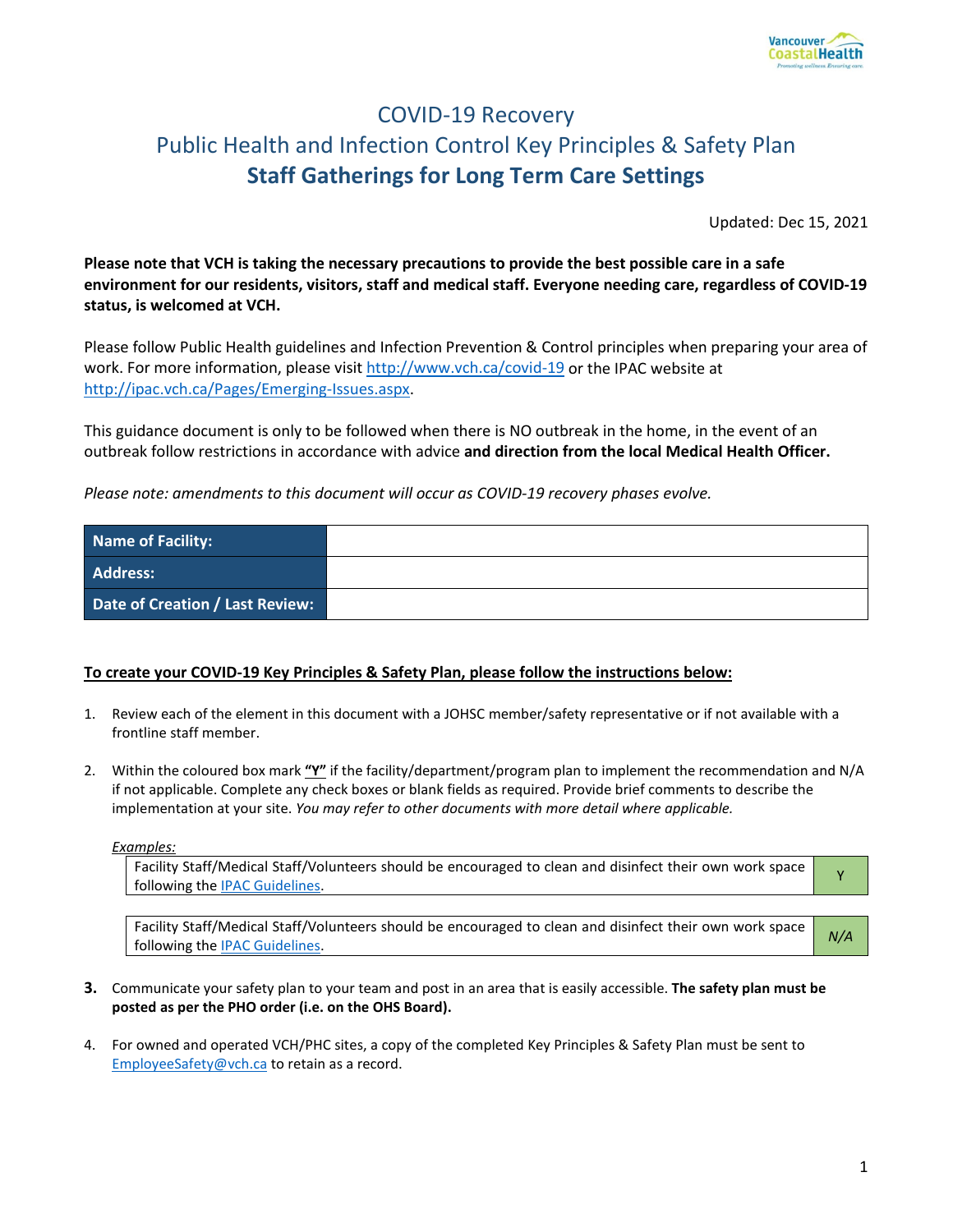

**Quick Reference:**

- **1. General Considerations to Support Staff Gatherings**
- **2. Gathering Space**
- **3. Staff**
- **4. Food Safety**

One part of developing your COVID-19 Safety Plan is identifying protocols to keep workers safe. Consider the elements below as you develop the plan for your workplace.

These elements are not a list of requirements; however, they should be considered and implemented to the extent that they address the risks your workplace. You may need to identify and implement additional protocols if the protocols suggested here do not sufficiently address the risk to your workers.

The elements have been divided into leveled measures of precautions each having an increasing level of effectiveness. Please refer to the color legend below:

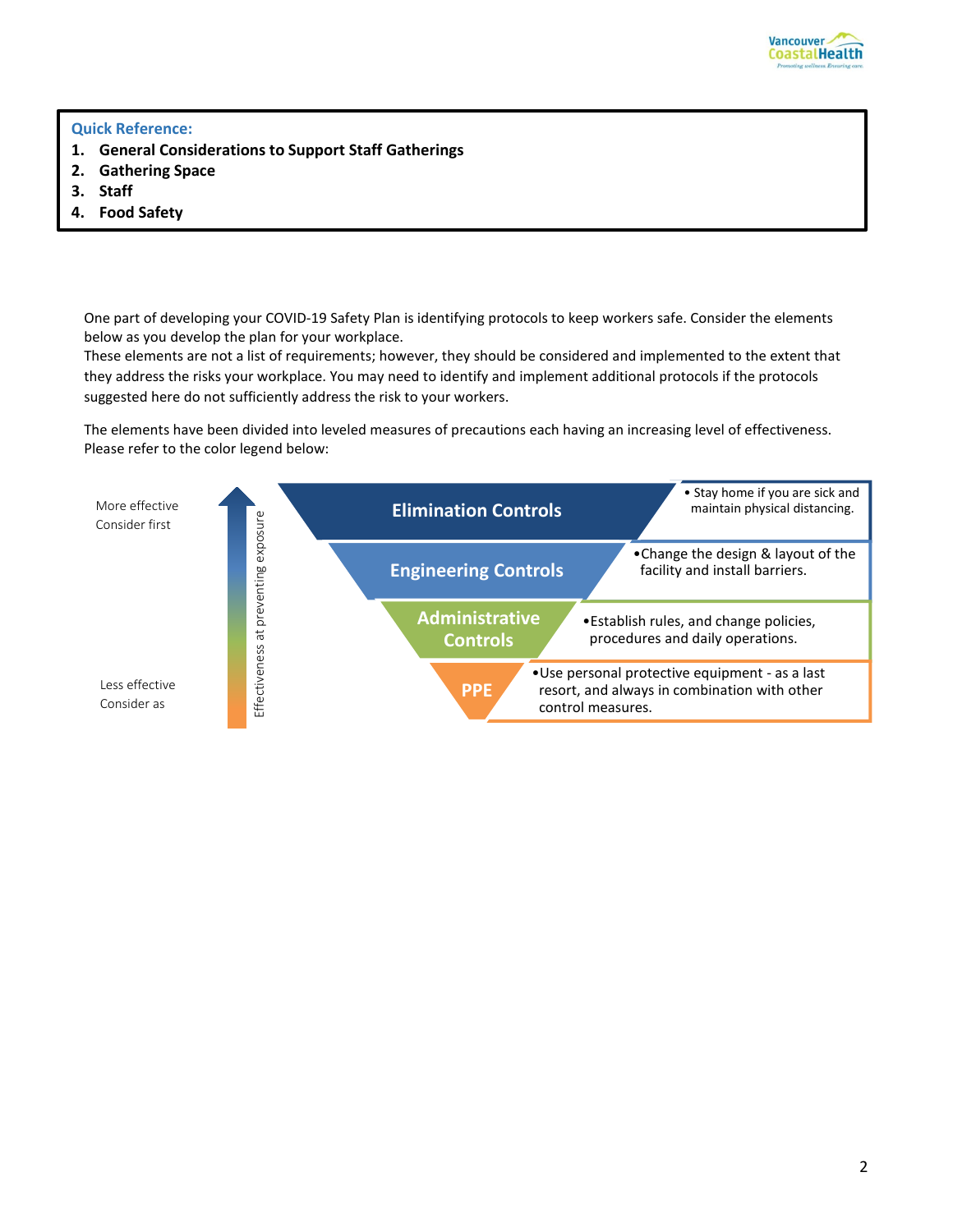

### **1. General Considerations to Support Staff Gatherings**

**Please note: Any Public Health Orders currently in place supersedes all recommendations below** (to view orders, visit the [Government of BC website](https://www2.gov.bc.ca/gov/content/health/about-bc-s-health-care-system/office-of-the-provincial-health-officer/current-health-topics/covid-19-novel-coronavirus) to view the most up to date orders).

Staff holiday gatherings should follow the VCH Best Practice Guidelines for decorations, costumes, [food, celebrations and donations.](http://ipac.vch.ca/Documents/Acute%20Resource%20manual/Holiday%20Decorations.pdf)

Staff holiday gatherings should follow the [Tips for Safe and Joyful Celebrations.](http://www.vch.ca/covid-1http:/ipac.vch.ca/Documents/Acute%20Resource%20manual/Tips%20for%20a%20safe%20and%20joyful%20holiday.pdf)

Staff holiday gatherings that occur off VCH property should follo[w Provincial Health Officer orders for](http://www.vch.ca/covid-1https:/www2.gov.bc.ca/assets/gov/health/about-bc-s-health-care-system/office-of-the-provincial-health-officer/covid-19/covid-19-pho-order-gatherings-events.pdf)  [Gatherings and Events.](http://www.vch.ca/covid-1https:/www2.gov.bc.ca/assets/gov/health/about-bc-s-health-care-system/office-of-the-provincial-health-officer/covid-19/covid-19-pho-order-gatherings-events.pdf)

In the event of an outbreak, a staff gathering/celebration is not permitted in the Long-Term Care (LTC) home.

The LTC home must have adequate space to accommodate a staff gathering/celebration.

Social events and gatherings are permitted to include staff and residents together across multiple floors/units of the facility. Families and visitors are not allowed to these gatherings.

As per the [Provincial Health Officer order for Gatherings and Events dated November 16, 2021](https://www2.gov.bc.ca/assets/gov/health/about-bc-s-health-care-system/office-of-the-provincial-health-officer/covid-19/covid-19-pho-order-gatherings-events.pdf) – dancing is not permitted and "dance floors are closed with physical barriers or occupied with tables, unless they are use for a dance performance" (pg. 11)

LTC homes should continue to follow the [Ministry of Health COVID-19 infection Control: Guidance for](http://www.bccdc.ca/Health-Info-Site/Documents/COVID19_LongTermCareAssistedLiving.pdf)  [Long-Term Care and Seniors' Assisted Living Settings](http://www.bccdc.ca/Health-Info-Site/Documents/COVID19_LongTermCareAssistedLiving.pdf) and when planning staff gatherings/celebrations.

#### **2. Gathering Space**

If the gathering/celebration is a "staff only" event, site leadership should appoint a space within the care home that is not accessible by residents.

Room capacity is determined by the site leadership following the most recent public health guidance. The space should comfortably respect personal space and provide enough seating for all staff.

[Health Canada approved cleaning/disinfecting products with a drug identification](https://www.canada.ca/en/health-canada/services/drugs-health-products/disinfectants/covid-19/list.html) (DIN) number are

available at all tables where food is being prepared, served and/or consumed

Furniture provided in the designated gathering space will be non-porous and is easily cleaned and disinfected.

The designated gathering space will be cleaned and disinfected before and after the gathering (e.g. all horizontal surfaces, chairs, high touch points).

Hand sanitizer will be provided in the following locations:

- Event entrance
- Table where food service is occurring
- Tables where staff are consuming food/beverage

Signage is posted within the space to remind staff to perform hand hygiene:

- Upon entry and exit to the room
- Prior to eating
- After using the washroom

Masks are available in the gathering space for staff use.

A large garbage receptacle is placed in the room and emptied at the end of the event.

During the event, the door must remain closed except for access to the washroom.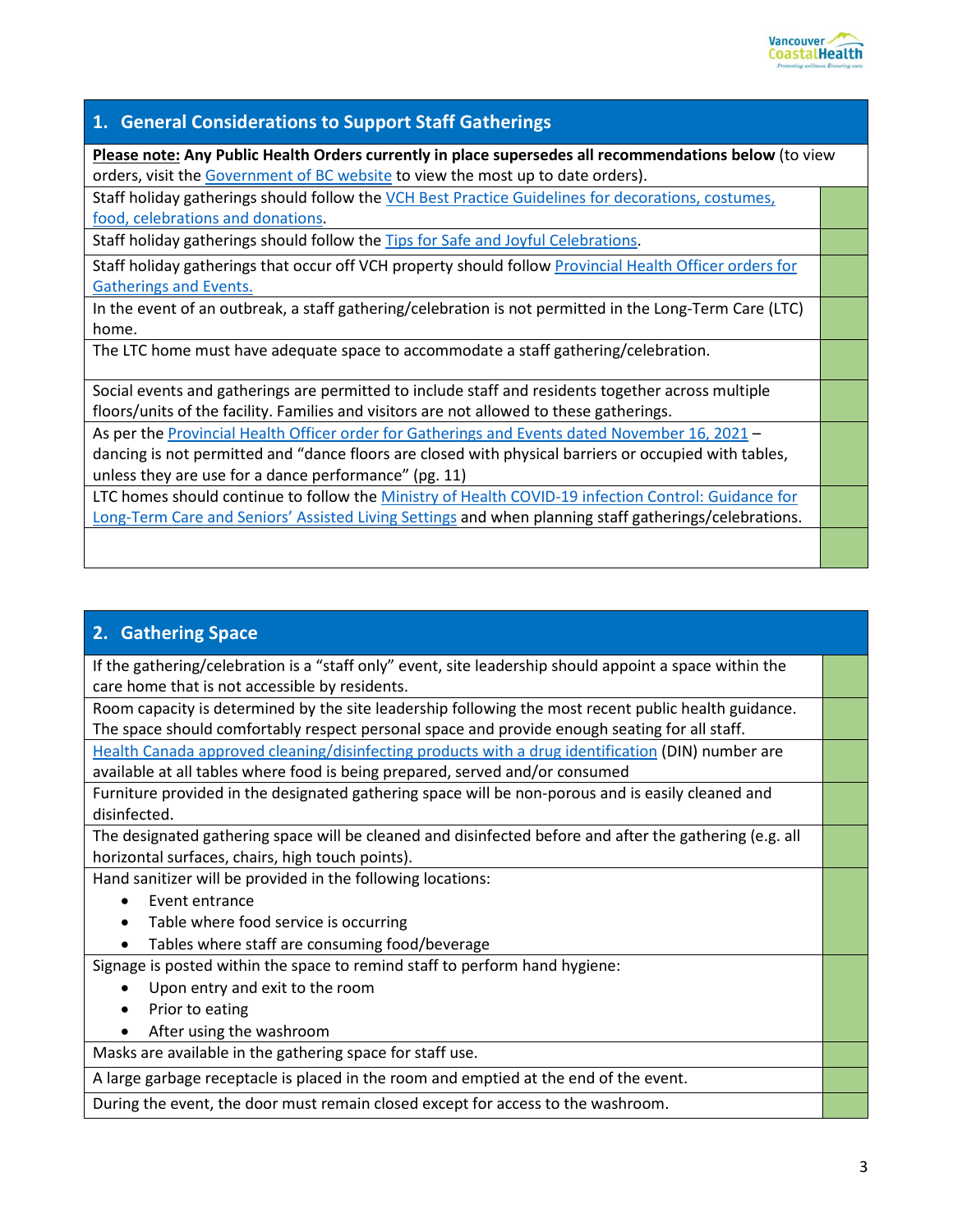

If washroom facilities are available outside the "staff only" space and access is encountered by travelling through common spaces where residents are present, staff must don a new medical mask to travel to the washroom.

## **3. Staff**

All staff should undergo active screening upon entry into the care home as per MoH guidelines.

Staff should not attend a gathering/celebration with COVID-19-like symptoms.

- If staff develop symptoms consistent with COVID-19 while at the gathering, they should perform hand hygiene, don a medical mask, notify their manager/site leader, and leave the gathering.
- Testing is strongly recommended, and timing for return to work will be determined by Public Health.

Hand hygiene is performed:

- Upon entry/exit to the home
- Upon entry to the celebration space
- Prior to consuming food/beverage
- After using the washroom
- Before and after donning PPE

A medical mask is required:

- Upon entry and exit to the care home and while travelling through common clinical spaces to reach the celebration area
- Upon leaving the celebration area to access the washroom
- When not eating or drinking
- For individuals who are providing food and beverage service

Staff must follow respiratory etiquette, including cover cough and sneeze and avoid touching the face, mouth, nose, eyes and mask. Perform hand hygiene if mask is touched/removed/adjusted.

#### **4. Food Safety**

Food safety requirements should be followed.

Site leadership should ensure food safe practices are observed including, protecting foods from contamination, minimizing direct handling of food, preventing cross-contamination of foods and discarding food that may be contaminated with coughs or sneezes. Please see the BCCDC website on [food safety.](http://www.bccdc.ca/health-info/prevention-public-health/food-safety)

Food is:

- Individually packaged for each staff member
- Individually plated by a single individual appointed for food and beverage service

All staff are expected to perform hand hygiene prior to accessing or consuming food or beverages.

Food is laid out in such a manner that staff can pick up individually packaged/plated food without touching surrounding food.

Leftover food is discarded at the end of the event.